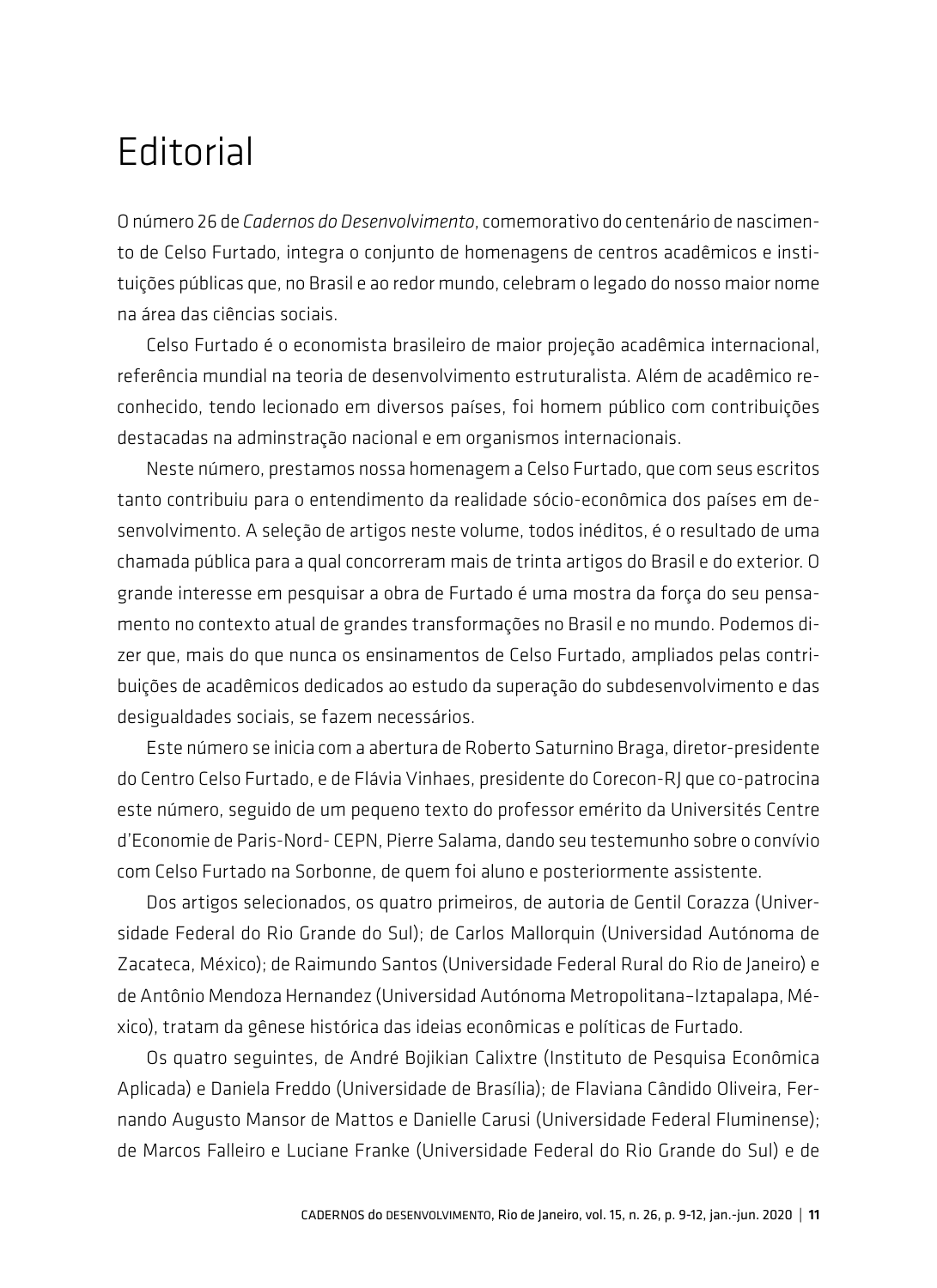Adrianno Oliveira Rodrigues e Igor Passinho da Silva (Universidade Federal Rural do Rio de Janeiro), expandem e atualizam a contribuição de Furtado sobre a apropriação da renda e a questão nordestina no processo de desenvolvimento brasileiro.

Os três artigos seguintes, de Isadora Pelegrini e Ronaldo Herrlein Jr. (Universidade Federal do Rio Grande do Sul); de Gregorio Vidal (Universidad Autónoma Metropolitana, Unidad Iztapalapa, México) e de Jose Ramon Garcia Menéndez (Universidad de Santiago de Compostela, Espanha), abordam a questão do desenvolvimento considerando a inserção assimétrica das economias em desenvolvimento no sistema financeiro internacional moderno, o que exige um 'enfoque cultural', nas palavras de Menendez, para o entendimento dos dilemas postos ao processo de superação do atraso econômico.

Por fim, os cinco últimos artigos, de Carlos Medeiros (Universidade Federal do Rio de Janeiro) e Fernando Sarti (Universidade Estadual de Campinas); de Helena M. M. Lastres e José E. Cassiolato (Universidade Federal do Rio de Janeiro); de Gilberto Maringoni e Fernanda Graziella Cardoso (Universidade Federal do ABC); de Vinicius Zuniga Fagotti (Scuola Superiore Sant'Anna e Università di Pisa, Itália), Arthur Gomes Moreira (Science and Technology Policy Studies, Sussex, Inglaterra), Marcelo Arend (Universidade Federal de Santa Catarina) e Glaison Augusto Guerrero (Universidade Federal do Rio Grande do Sul) e de Antônio Corrêa de Lacerda (Pontifícia Universidade Católica de São Paulo) e Julio Manuel Pires (Pontifícia Universidade Católica de São Paulo e Universidade de São Paulo-Ribeirão Preto), concluem a série de artigos tratando, com abordagens diferentes, dos desafios tecnológicos do desenvolvimento e como pensar o futuro à luz dos ensinamentos de Furtado.

A entrevista deste número especial é com a jornalista e tradutora Rosa Freire d'Aguiar, viúva de Celso Furtado. Como herdeira dos arquivos de Celso Furtado, desde seu falecimento em 2004, tem se dedicado a publicar documentos relevantes dos arquivos pessoais de Celso Furtado, na forma de livros, além de reeditar toda sua obra. Em 2019, já no âmbito dos preparativos do centenário, Rosa lançou os *Diários Intermitentes de Celso Furtado: 1937-2002*, registros pessoais de Celso Furtado ao longo da vida. A resenha dos "Diários Intermitentes", de autoria do professor Fábio Guedes Gomes, integra este volume dos *Cadernos do Desenvolvimento*.

Boa leitura. Junho de 2020

> Carmem Feijó Editora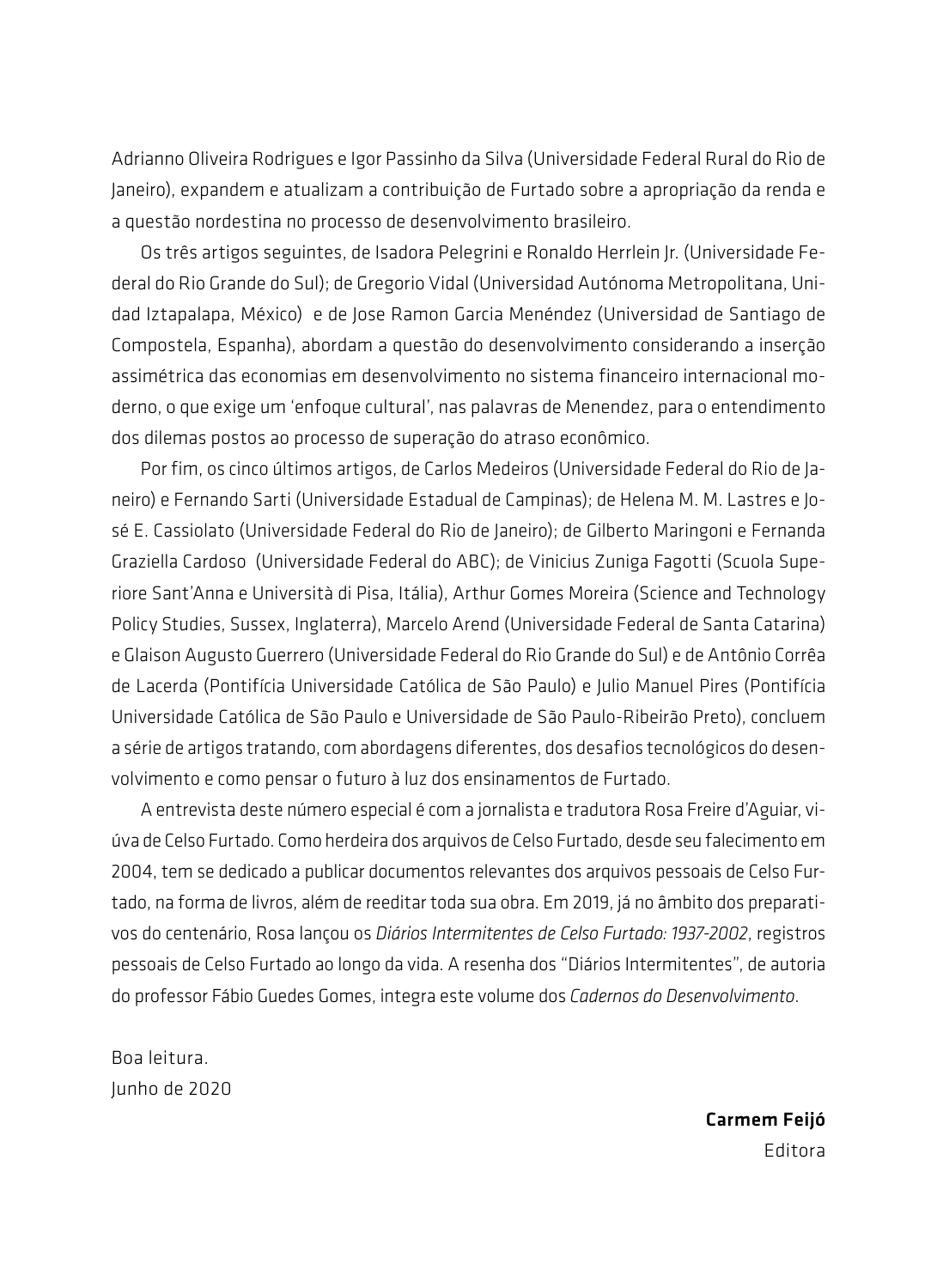## *Editorial*

*The number 26 of* Cadernos do Desenvolvimento*, honouring the 100th anniversary of Celso Furtado, is part of the set of tributes from academic centres and public institutions that, in Brazil and around the world, celebrate the legacy of our highest name in the Social Sciences.*

*Celso Furtado is the Brazilian economist with the greatest international academic prestigious, a world reference in the theory of structuralist development. Besides his notorious recognition as an academic, having taught in several countries, he was also a public man with outstanding contributions to national public administration and international organisations.*

*In this issue of the Cadernos do Desenvolvimento, we pay tribute to Celso Furtado, who with his writings contributed so much to the understanding of the socio-economic reality of developing countries. The selection of articles in this volume, all unpublished, is the result of a public call to which more than thirty articles from Brazil and abroad participated. The interest in researching Furtado's work is an example of the strength of his thinking in the current context of significant transformations in Brazil and the world. We can say that, more than ever, the academic legacy of Celso Furtado, enhanced by the contributions of academics dedicated to the study of overcoming underdevelopment and social inequalities, are necessary.*

*This issue begins with the words of Roberto Saturnino Braga, president of Celso Furtado Center, and Flávia Vinhaes, president of Corecon-RJ, who co-sponsors this issue, followed by an article by the professor emeritus at the Universités Center d'Economie in Paris-Nord-CEPN, Pierre Salama, giving his testimony about living with Celso Furtado at the Sorbonne, of whom he was a student and later an assistant..*

*Of the selected articles, the first four, written by Gentil Corazza (Federal University of Rio Grande do Sul); Carlos Mallorquin (Universidad Autónoma de Zacateca, Mexico); by Raimundo Santos (Federal Rural University of Rio de Janeiro) and Antônio Mendoza Hernandez (Universidad Autónoma Metropolitana – Iztapalapa, Mexico), deal with the historical genesis of Furtado's economic and political ideas.*

*The following four, by André Bojikian Calixtre (Institute of Applied Economic Research) and Daniela Freddo (University of Brasília); Flaviana Cândido Oliveira, Fernando Augusto Mansor de Mattos and Danielle Carusi (Fluminense Federal University); Marcos Falleiro and Luciane Franke (Federal University of Rio Grande do Sul) and Adrianno Oliveira Rodrigues and Igor Passinho da Silva (Federal Rural University of Rio de Janeiro),*